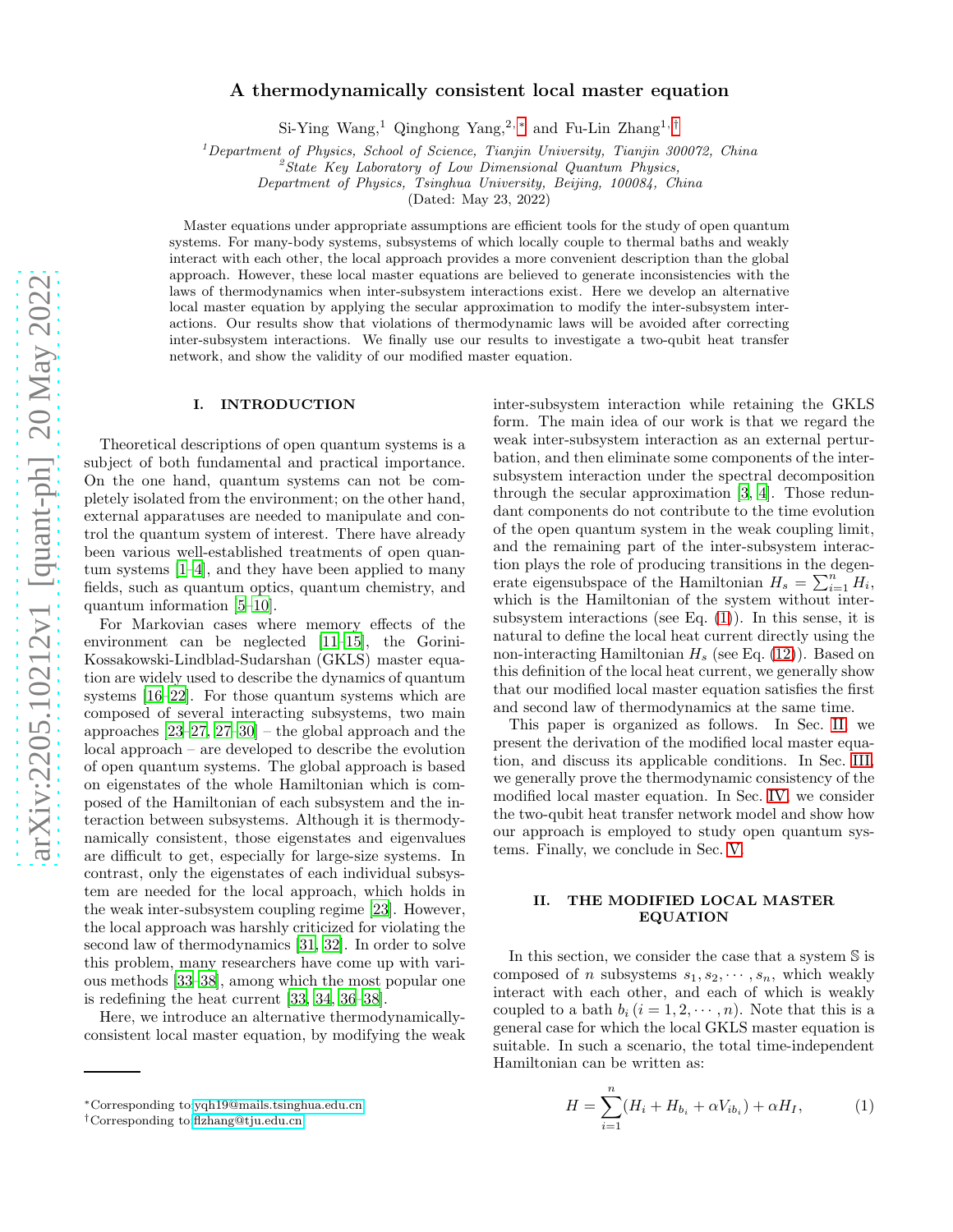where  $H_i$  is the Hamiltonian of the subsystem  $s_i$ ,  $H_{b_i}$ is the Hamiltonian of the bath  $b_i$ ,  $\alpha V_{ib_i}$  is the interaction between  $s_i$  and  $b_i$ , and the inter-subsystem interaction is denoted as  $\alpha H_I$ , which may be composed of two-subsystem interactions, three-subsystem interactions, etc. Here,  $\alpha$  is a small dimensionless parameter, which accounts for the weak coupling strength, and we assume that the inter-subsystem interaction and the system-bath coupling are of the same order of magnitude.

The time evolution of the whole system (including baths) is described by the von Neumann equation, which, in the Schroedinger picture, can be written as

$$
\partial_t \rho(t) = -i[H, \rho(t)].\tag{2}
$$

Note that it is easy to derive the quantum Markovian master equation in the interaction picture, and thus we transform the problem to the interaction picture through the unitary transformation generated by the non-interacting Hamiltonian  $H_0 \equiv \sum_{i=1}^{n} (H_i + H_{b_i})$ . After this transformation, Eq. [\(2\)](#page-1-0) becomes

<span id="page-1-1"></span>
$$
\partial_t \tilde{\rho}(t) = -i\alpha \left[\sum_{i=1}^n \tilde{V}_{ib_i}(t) + \tilde{H}_I(t), \tilde{\rho}(t)\right],\tag{3}
$$

where operators in the interaction picture are defined as  $\tilde{O}(t) = e^{iH_0t}Oe^{-iH_0t}$  with O being the operator in the Schrodinger picture.

Following the standard routine, we integrate Eq. [\(3\)](#page-1-1) once, and get

<span id="page-1-2"></span>
$$
\tilde{\rho}(t) = \tilde{\rho}(0) - i\alpha \int_0^t dt' \left[ \sum_{i=1}^n \tilde{V}_{ib_i}(t') + \tilde{H}_I(t'), \tilde{\rho}(t') \right]. \tag{4}
$$

Inserting Eq.  $(4)$  into Eq.  $(3)$ , and keeping terms up to the second order of the small parameter  $\alpha$ , we can get

<span id="page-1-5"></span>
$$
\partial_t \tilde{\rho}(t) = -i\alpha \left[ \tilde{H}_{int}(t), \tilde{\rho}(0) \right]
$$

$$
-\alpha^2 \int_0^t dt' \left[ \tilde{H}_{int}(t), \left[ \tilde{H}_{int}(t'), \tilde{\rho}(t) \right] \right], (5)
$$

where for brevity, we let  $\tilde{H}_{int}(t) \equiv \sum_{i=1}^{N} \tilde{V}_{ib_i}(t) + \tilde{H}_I(t)$ . Note that now the evolution of the density matrix just depends on the present state  $\tilde{\rho}(t)$ , and this is the spirit of the Markov approximation. Due to the weak coupling between the system and the bath, the influence of the system on the bath can be neglected. Thus, the state of the total system can be approximately written as  $\tilde{\rho}(t) \approx \tilde{\rho}_s(t) \otimes \prod_i \tau_i$ , where  $\tilde{\rho}_s(t)$  is the reduced density matrix of the system and  $\tau_i$  is the state of the bath  $b_i$ . Note that the system-bath coupling  $V_{ib_i}$  can be generally written as  $V_{ib_i} = \sum_{\mu} A_i^{\mu} \otimes B_i^{\mu}$  [\[3,](#page-5-12) [4](#page-5-1)], where  $A_i^{\mu}$  and  $B_i^{\mu}$  are Hermitian operators of the system *i* and the bath  $b_i$ , respectively. Taking trace over the baths and assuming that  $\text{Tr}(\tau_i \ddot{B}_i^{\mu}) = 0$ , one can obtain

<span id="page-1-3"></span><span id="page-1-0"></span>
$$
\partial_t \tilde{\rho}_s(t) = -i\alpha \left[ \tilde{H}_I(t), \tilde{\rho}_s(0) \right]
$$
  

$$
- \alpha^2 \int_0^t dt' \left[ \tilde{H}_I(t), \left[ \tilde{H}_I(t'), \tilde{\rho}_s(t) \right] \right]
$$
  

$$
- \alpha^2 \sum_i \int_0^t dt' \text{Tr}_b \left[ \tilde{V}_{ib_i}(t), \left[ \tilde{V}_{ib_i}(t'), \tilde{\rho}_s(t) \right] \right],
$$
  
(6)

where we have used the fact that those cross terms, such as  $\text{Tr}_b(\tilde{H}_I\tilde{V}_{ib_i}\tilde{\rho})$  and  $\text{Tr}_b(\tilde{V}_{ib_i}\tilde{V}_{jb_j}\tilde{\rho})$   $(i \neq j)$ , vanish due to  $\text{Tr}(\tau_i B_i^{\mu}) = 0$ . From Eq. [\(6\)](#page-1-3), one note that by treating the system-bath coupling  $(V_{ib_i})$  and the intersubsystem interaction  $(H_I)$  on the same footing, the system-bath coupling reproduces those terms that one obtained in the traditional derivation of the GKLS master equation [\[3,](#page-5-12) [4\]](#page-5-1), while the inter-subsystem interaction generates the second-order time-dependent perturbation theory in quantum mechanics [\[39](#page-6-5)].

For the following secular approximation, we decompose those operators acting on the Hilbert space of the system S in the eigenbasis of  $H_s \equiv \sum_{i=1}^n H_i$ . For instance, the decomposition of the inter-subsystem interation  $H_I$  can be expressed as

$$
\tilde{H}_I(t) = e^{iH_st} H_I e^{-iH_st} = \sum_{\omega} e^{-i\omega t} H_I(\omega), \quad (7)
$$

where  $H_I(\omega) = \sum_{\varepsilon_n-\varepsilon_m=\omega} \Pi(\varepsilon_m) H_I \Pi(\varepsilon_n)$  with  $\Pi(\varepsilon)$ being the projector on the eigenspace associated to the energy  $\varepsilon$  of  $H_s$ . Substituting those interaction operators of the decomposition form into Eq. [\(6\)](#page-1-3) and doing the integration once again, one obtains

<span id="page-1-4"></span>
$$
\tilde{\rho}_s(u) = \tilde{\rho}_s(0) - i\alpha \int_0^u dt \sum_{\omega} e^{-i\omega t} \left[ H_I(\omega), \tilde{\rho}_s(0) \right] - \alpha^2 \int_0^u dt \sum_{\omega, \omega'} e^{-i\omega t} \left[ H_I(\omega), \left[ H_I(\omega'), \tilde{\rho}_s(t) \right] \right] \int_0^t dt' e^{-i\omega' t'}
$$

$$
+ \alpha^2 \sum_{i=1}^n \int_0^u dt \sum_{\omega, \omega', \mu, \nu} e^{i(\omega - \omega')t} \left[ A_i^{\mu}(\omega) \tilde{\rho}_s(t) A_i^{\nu \dagger}(\omega') - A_i^{\mu}(\omega) A_i^{\nu \dagger}(\omega') \tilde{\rho}_s(t) \right] \Gamma_i^{\mu \nu}(\omega') + h.c.
$$
\n(8)

where  $h.c.$  stands for the Hermitian conjugated expres-

 $u_i^{\mu\dagger}(\omega) = A_i^{\mu}(-\omega)$ , and  $\Gamma_i^{\mu\nu}(\omega')$  is the one-side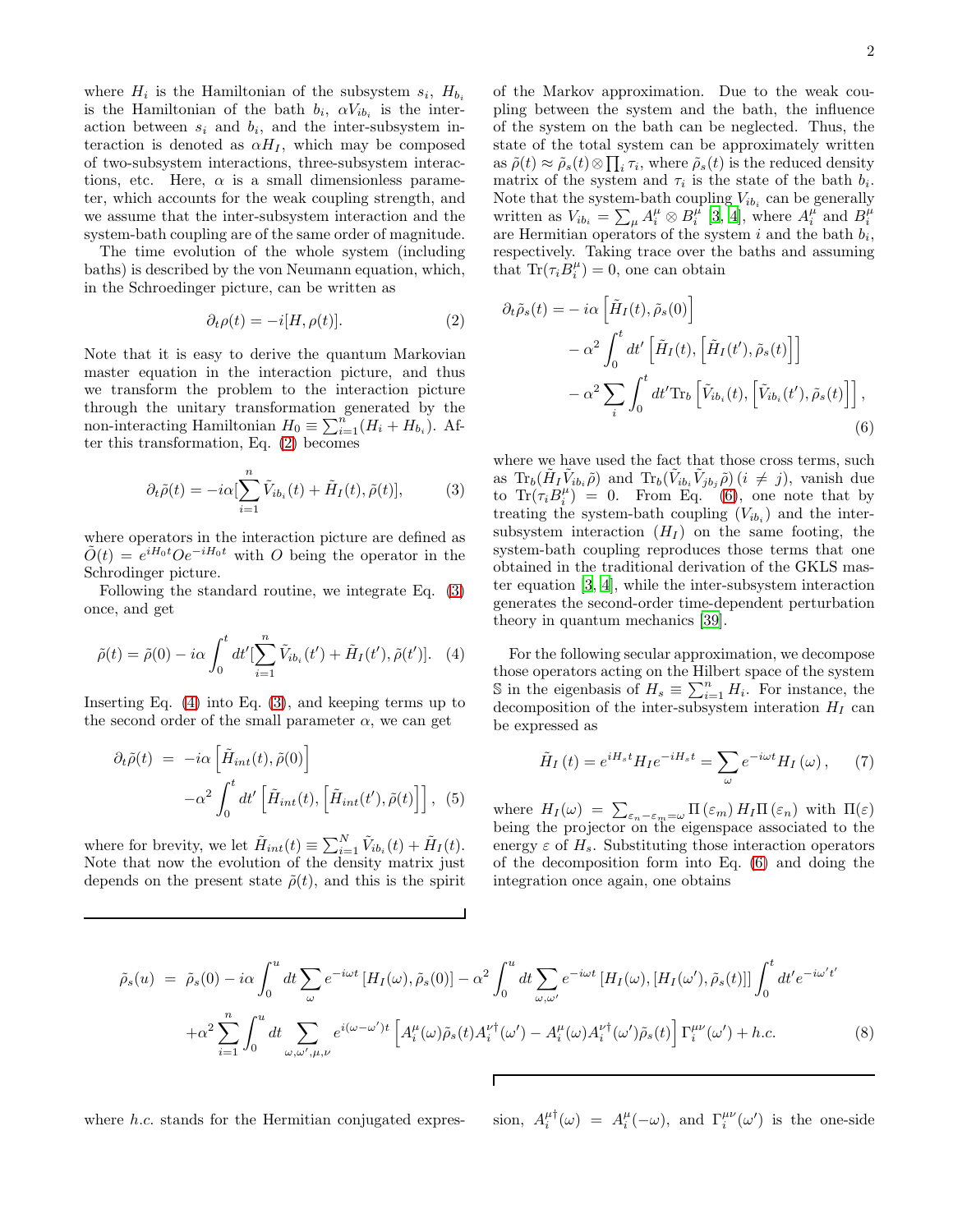Fourier transformation of the correlation function of the bath  $b_i$ , and is defined as

$$
\Gamma_i^{\mu\nu}(\omega') = \int_0^\infty dt' e^{i\omega' t'} \text{Tr} \left[ \tau_i B_i^{\mu}(t') B_i^{\nu}(0) \right],\qquad(9)
$$

where we have taken the integral upper limit to infinity

based on the fact that the correlation of the bath will decay rapidly [\[3](#page-5-12)]. In order to find out those dominant terms, following the standard procedure for deriving the GKLS form [\[4\]](#page-5-1), we define rescaled times  $\tau = \alpha t$ ,  $\tau' = \alpha t'$ , and  $\sigma = \alpha u$ . Then, Eq. [\(8\)](#page-1-4) becomes

<span id="page-2-0"></span>
$$
\tilde{\rho}_s(\frac{\sigma}{\alpha}) = \tilde{\rho}_s(0) - i \int_0^{\sigma} d\tau \sum_{\omega} e^{-i\frac{\omega}{\alpha}\tau} \left[ H_I(\omega), \tilde{\rho}_s(0) \right] + \int_0^{\sigma} d\tau \sum_{\omega,\omega'} e^{-i\frac{\omega}{\alpha}\tau} \left[ H_I(\omega), \left[ H_I(\omega'), \tilde{\rho}_s(\frac{\tau}{\alpha}) \right] \right] \int_0^{\tau} d\tau' e^{-i\frac{\omega'}{\alpha}\tau'}
$$
\n
$$
+ \alpha \sum_{i=1}^n \int_0^{\sigma} d\tau \sum_{\omega,\omega',\mu,\nu} e^{i\frac{\omega-\omega'}{\alpha}\tau} \left[ A_i^{\mu}(\omega) \tilde{\rho}_s(\frac{\tau}{\alpha}) A_i^{\nu\dagger}(\omega') - A_i^{\mu}(\omega) A_i^{\nu\dagger}(\omega') \tilde{\rho}_s(\frac{\tau}{\alpha}) \right] \Gamma_i^{\mu\nu}(\omega') + h.c.. \tag{10}
$$

Taking the weak coupling limit  $\alpha \to 0$  while keeping  $\sigma$ and  $\tau$  finite, those terms that satisfy  $\omega > \mathcal{O}(\alpha)$ ,  $\omega' >$  $\mathcal{O}(\alpha)$  and  $\omega - \omega' > \mathcal{O}(\alpha)$ , vanish due to the Riemann-Lebesgue lemma [\[4\]](#page-5-1):

**Lemma** Let  $f(t)$  be integrable in a finite interval  $[a, b]$ , then

$$
\lim_{x \to \infty} \int_{a}^{b} dt \, e^{ixt} f(t) = 0.
$$

In contrast, those terms that satisfy  $\omega \leq \mathcal{O}(\alpha)$ ,  $\omega' \leq$  $\mathcal{O}(\alpha)$  and  $\omega - \omega' \leq \mathcal{O}(\alpha)$  will contribute to the time evolution. Note that at this present, it is not enough to obtain the GKLS form. Thus, we introduce further assumpations:  $\omega \gg \alpha$  and  $\omega - \omega' \gg \alpha$ , which, roughly speaking, means that the energy spectrum of  $H_s$  is sparse. Therefore, in the first and second line of Eq. [\(10\)](#page-2-0), only the  $\omega = 0$  and  $\omega' = 0$  contributions should be kept, and in the third line of Eq. [\(10\)](#page-2-0), only the  $\omega = \omega'$  contributions should be kept. Note that this treatment is usually known as the secular approximation [\[3](#page-5-12), [4\]](#page-5-1). Here the secular approximation is used to treat not only the system-bath coupling but also the inter-subsystem interaction. Finally, returning back to the original time variable  $(u, t, t')$ , and turning to the differential equation in the Schroedinger picture, one obtains

<span id="page-2-1"></span>
$$
\partial_t \rho_s = -i \left[ H_s + \alpha^2 H_{LS} + \alpha H_I(0), \rho_s \right] + \alpha^2 \sum_{i=1}^n D_i[\rho_s],
$$
\n(11)

where  $H_I(\omega = 0) \equiv H_I(0)$ , and

$$
H_{LS} = \sum_{i,\omega,\mu,\nu} S_i^{\mu\nu}(\omega) A_i^{\mu}(\omega) A_i^{\nu\dagger}(\omega),
$$
  

$$
D_i[\rho_s] = \sum_{\omega,\mu,\nu} \gamma_i^{\mu\nu}(\omega) [A_i^{\mu}(\omega) A_i^{\nu\dagger}(\omega) \rho_s - A_i^{\mu}(\omega) \rho_s A_i^{\nu\dagger}(\omega)]
$$

are the Lamb shift and the dissipation operator of the

subsystem  $s_i$ , respectively. Here, we have let  $\Gamma_i^{\mu\nu}(\omega) =$  $\frac{1}{2}\gamma_i^{\mu\nu}(\omega) + iS_i^{\mu\nu}(\omega)$ . Eq. [\(11\)](#page-2-1) is the modified local master equation we derived. One notes that this equation is still in the GKLS form and only the inter-subsystem interaction is modified. In the next section, we will show that this equation not only satisfies the first law of thermodynamics without changing the standard definition of the heat current, but also is consistent with the second law of thermodynamics.

Here, we end this section with some intuitive notes about the modified master equation so as to help readers have a clear understanding. 1) In order to apply the secular approximation, we decompose operators in the basis of  $H_s$ . This makes the sparse spectrum condition ( $\omega \gg \alpha$ and  $\omega - \omega' \gg \alpha$ ) stricter, because intuitively, the spectrum of  $H_s$  will be quite dense for large n (the number of subsystems) even though the spectrum of each subsystem is sparse. However, actually the decomposition basis will reduce to the eigenbasis of the Hamiltonian of several subsystems, and in this case the corresponding spectrum will be sparse. For example, the decomposition basis of  $A_i^{\mu}$  coming form the system-bath coupling will reduce to the eigenbasis of  $H_i$ . Therefore, from this perspective, we know that the sparse condition can be fulfilled easily. 2) In order to eliminate those terms that satisfy  $\omega > \mathcal{O}(\alpha)$ ,  $\omega' > \mathcal{O}(\alpha)$  and  $\omega - \omega' > \mathcal{O}(\alpha)$  in Eq. [\(10\)](#page-2-0), we take the weak coupling limit  $\alpha \to 0$  while keep  $\sigma$  finite. The finite σ implies that  $\sigma < \mathcal{O}(1/\alpha)$ , as when σ exceeds  $\mathcal{O}(1/\alpha)$ , the Riemann-Lebesgue lemma can not be applied in the weak coupling limit anymore (as the integration interval is not finite when we take  $\alpha \to 0$ ). Therefore, this implication sets the working time scale of Eq. [\(11\)](#page-2-1), that is  $\tau_b < t < \mathcal{O}(1/\alpha^2)$ , where the lower bound  $\tau_b$  which is the correlation time of the bath, is provided by the Markov approximation. Note that in the weak coupling limit, there exists a large scope of application for our modified local master equation. One should also note that the traditional GKLS master equation has a working time scale as well, which is also generated by the secular approxi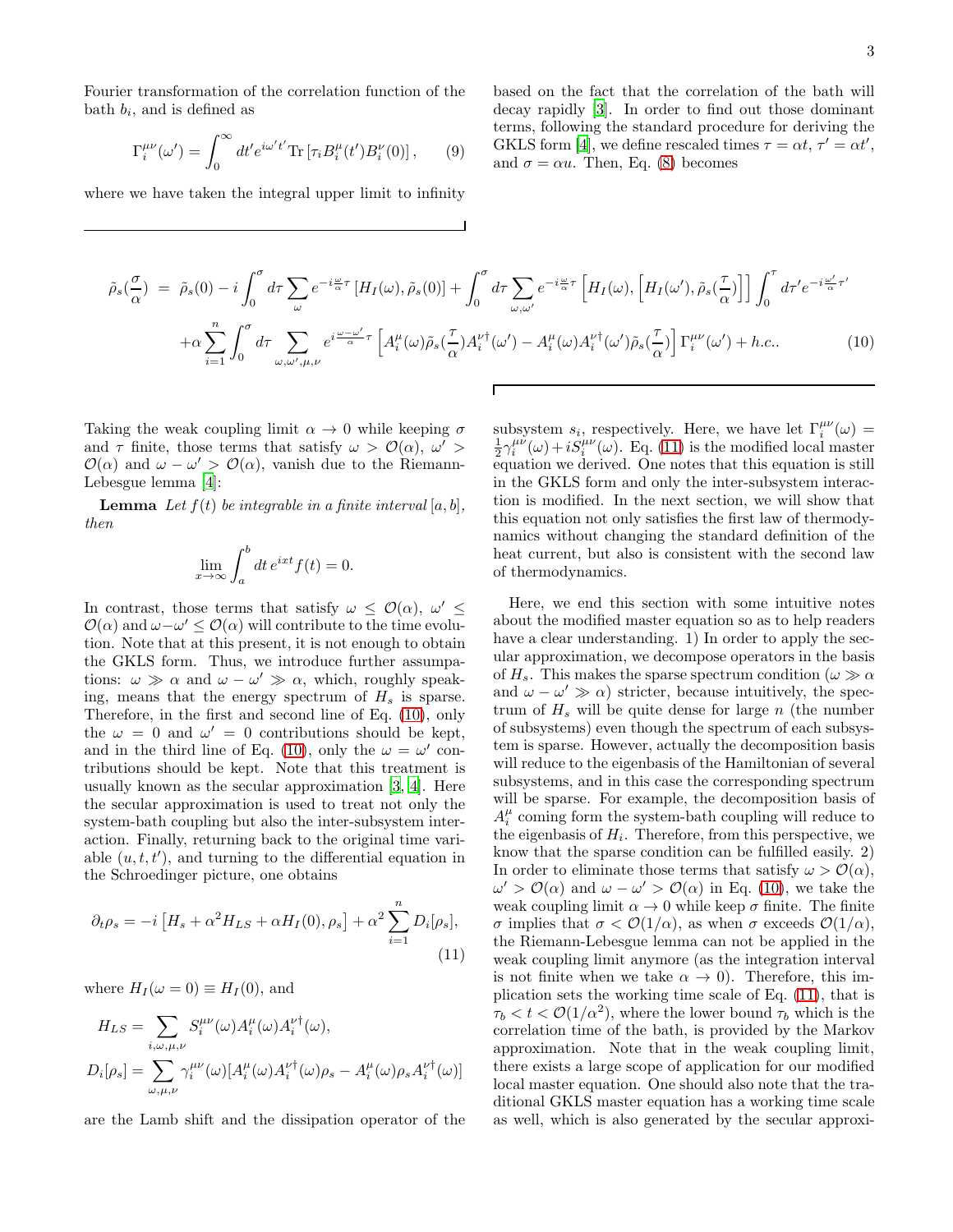mation and the Markov approximation. 3) In Eq. [\(11\)](#page-2-1), we express the contribution of  $H_I$  through the commutator  $\left[\alpha H_I(0), \rho_s\right]$ . Following the procedure in Eqs. [\(3\)](#page-1-1)-[\(5\)](#page-1-5) and up to  $\alpha^2$ , it is equivalent with the contribution of  $H_I$ in Eq. [\(10\)](#page-2-0) (modified by the secular approximation). 4) Note that in the weak coupling limit, the order of magnitude of the energy shift resulted from the Lamb shift  $\alpha^2 H_{LS}$  is  $\mathcal{O}(\alpha^2)$ , while the sparse spectrum condition requires that the energy gap  $\omega$  should satisfy  $\omega \gg \alpha$ . Therefore, the contribution of the Lamb shift to the energy level can be safely ignored for those cases to which our modified local master equation is applicable.

## <span id="page-3-1"></span>III. THERMODYNAMICAL CONSISTENCY

In this section, we will show that our local master equation is consistent with the first and second law of thermodynamics at the same time. In the following discussions, we ignore the Lamb shift as mentioned at the end of Sec. [II.](#page-0-3)

As discussed in Sec. [II,](#page-0-3) the weak inter-subsystem interaction can be treated as an external perturbation, which produces transitions in the degenerate eigensubspace of  $H_s$  after doing the secular approximation. In this sense, the local heat current should come from the transition between energy levels of  $H_s$ . Thus, it is natural to define the local heat current flowing from bath  $b_i$  to the system as

<span id="page-3-0"></span>
$$
\dot{Q}_i = \alpha^2 \text{Tr} \left( H_s D_i[\rho_s(t)] \right). \tag{12}
$$

Note that this definition is also used in Ref. [\[34](#page-6-3)]. Since the transition in the degenerate eigensubspace does not cost extra energy, for a system without external power, the dynamical version of the first law of thermodynamics can be expressed as

$$
\dot{E}_s = \sum_{i=1}^n \dot{Q}_i,\tag{13}
$$

where

$$
\dot{E}_s = \frac{d}{dt} \text{Tr}[H_s \rho_s(t)] \tag{14}
$$

is the change rate of the internal energy. We now show that Eq. [\(13\)](#page-3-2) (the first law of thermodynamcis) holds for our modified local master equation.

Using the local master equation Eq. [\(11\)](#page-2-1) and ignoring

the Lamb shift, the left-hand side of Eq. [\(13\)](#page-3-2) will be

$$
\dot{E}_s = \text{Tr} [H_s \partial_t \rho_s]
$$
  
=  $\text{Tr} (-iH_s [H_s + \alpha H_I(0), \rho_s]) + \alpha^2 \sum_{i=1}^n \text{Tr} (H_s D_i [\rho_s])$   
=  $\sum_{i=1}^n \dot{Q}_i,$  (15)

which proves Eq. [\(13\)](#page-3-2). Note that in the third equality, we have used the equality  $\text{Tr} (H_s [H_s + \alpha H_I(0), \rho_s]) = 0.$ 

For the entire setup that contains the baths and the subsystems, the second law of thermodynamics can be described by the irreversible entropy production:

<span id="page-3-3"></span>
$$
\frac{dS}{dt} - \sum_{i=1}^{n} \beta_i \dot{Q}_i \ge 0,
$$
\n(16)

where  $\beta_i$  denotes the inverse temperature of the bath  $b_i$ , and  $S = -\text{Tr}(\rho_s \ln \rho_s)$  [\[40](#page-6-6)] is the entropy of the system S. In the following, we will show how to produce Eq. [\(16\)](#page-3-3) from our modified local master equation. The derivations are similar with those in Ref. [\[36\]](#page-6-4).

According to the definition of the entropy S and the local master equation, Eq. [\(11\)](#page-2-1), the time derivative of S can be expressed as

$$
\frac{dS}{dt} = -\text{Tr}\left(\mathcal{L}[\rho_s] \ln \rho_s\right),\tag{17}
$$

where we have introduced the Liouvillian superoperator  $\mathcal{L}$ , whose definition is

$$
\mathcal{L}[\rho_s] = -i[H_s + \alpha H_I(0), \rho_s] + \alpha^2 \sum_{i=1}^n D_i[\rho_s]. \tag{18}
$$

We further introduce a partial superoperator  $\mathcal{L}'$ , which is defined as

$$
\mathcal{L}'[\rho_s] = -i[H_s, \rho_s] + \alpha^2 \sum_{i=1}^n D_i[\rho_s]. \tag{19}
$$

<span id="page-3-2"></span>Note that  $\tau_s = \prod_i \exp(-\beta_i H_i) / Z$  with Z being the partition function and  $H_{iLS}$  being the Lamb shift of the subsystem  $s_i$ , is the steady state of the partial superoperator  $\mathcal{L}'$ , that is  $\mathcal{L}'[\tau_s] = 0$ . Applying the Spohn's inequality [\[41\]](#page-6-7) to the partial superoperator  $\mathcal{L}'$ , one can get

<span id="page-3-4"></span>
$$
-\operatorname{Tr}(\mathcal{L}'[\rho_s] \ln \rho_s) \ge -\operatorname{Tr}(\mathcal{L}'[\rho_s] \ln \tau_s). \tag{20}
$$

Inserting the explicit expression of  $\tau_s$  into the right-hand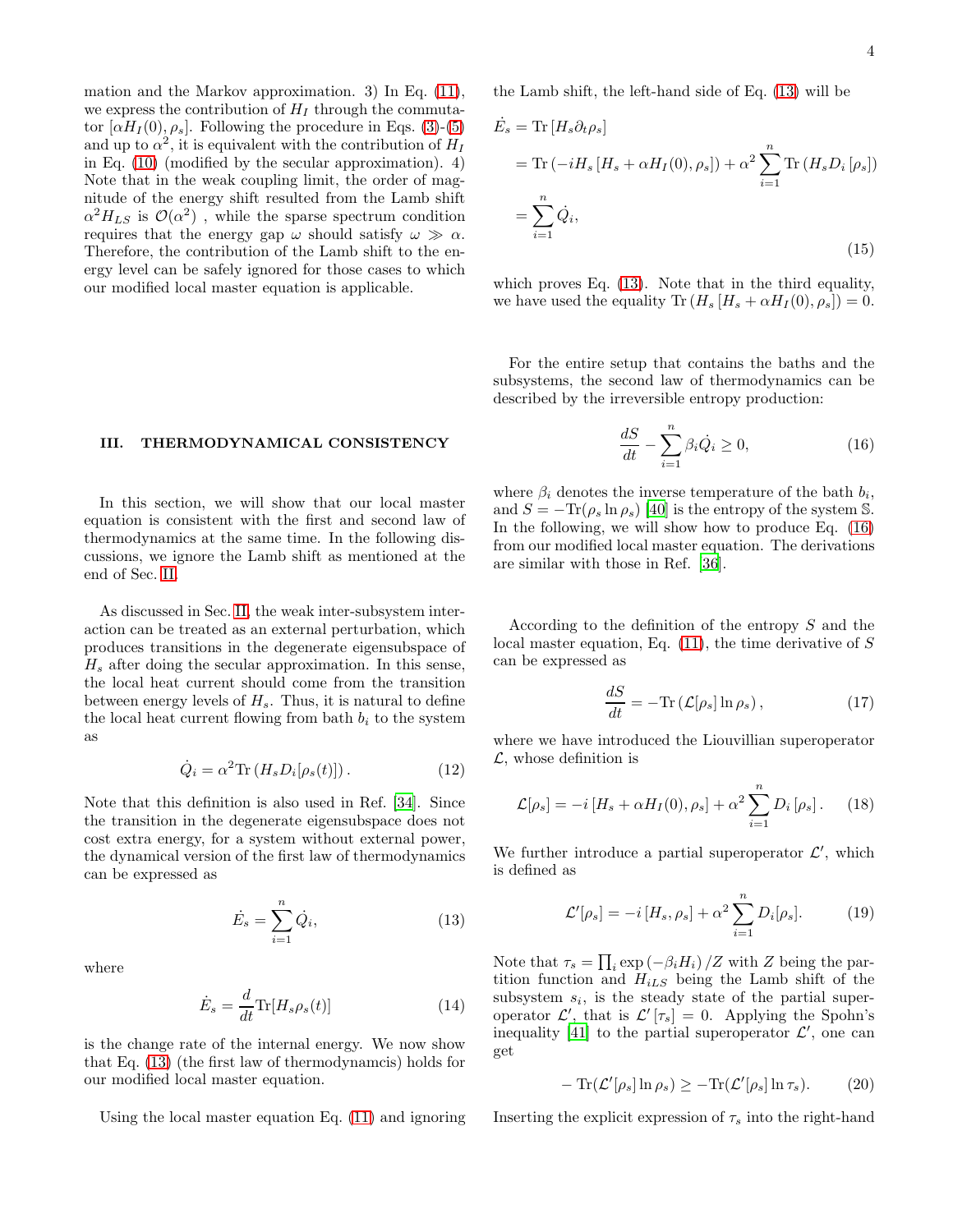side of Eq. [\(20\)](#page-3-4), one has

$$
-\text{Tr}(\mathcal{L}'[\rho_s] \ln \tau_s) = \alpha^2 \sum_{i=1}^n \beta_i \text{Tr} (H_s D_i[\rho_s])
$$

$$
= \sum_{i=1}^n \beta_i \dot{Q}_i.
$$
(21)

The left-hand side of Eq. [\(20\)](#page-3-4) can be rewritten as

<span id="page-4-2"></span>
$$
- \operatorname{Tr}(\mathcal{L}'[\rho_s] \ln \rho_s)
$$
  
= - \operatorname{Tr}(\mathcal{L}'[\rho\_s] \ln \rho\_s) + i \operatorname{Tr} \{ [\alpha H\_I(0), \rho\_s] \ln \rho\_s \}  
= - \operatorname{Tr}(\mathcal{L}[\rho\_s] \ln \rho\_s)  
= \frac{dS}{dt}, \qquad (22)

where in the second equality, we have used the identity Tr  $\{[H_I(0), \rho_s] \ln \rho_s\} = 0$ . Combining Eqs. [\(20\)](#page-3-4)-[\(22\)](#page-4-2), the second law of thermodynamics, Eq. [\(16\)](#page-3-3) can be obtained. And thus, we recover the thermodynamical consistency in our local master equation.

### <span id="page-4-0"></span>IV. THE TWO-QUBIT HEAT TRANSFER **MODEL**

As an example of our modified local master equation, in this section, we consider a two-qubit heat transfer network. This model is composed of two qubits, each of which is coupled to a bosonic bath with temperature  $T_i$  (i = 1, 2). The Hamiltonian of this model reads

$$
H = H_s + H_I + \sum_{i=1}^{2} (H_{b_i} + V_{ib_i}),
$$
\n(23)

where  $H_s = (E_1 \sigma_1^z + E_2 \sigma_2^z)/2$  is the bare Hamiltonian of where  $H_s - (210_1 + 290_2)/2$  is the bare Hammonian of<br>the two qubits,  $H_I = \alpha \sigma_I^x \sigma_2^x$  is the weak inter-subsystem interaction,  $H_{b_i} = \int_0^\infty d\omega \,\omega a_i^\dagger(\omega) a_i(\omega)$  is the Hamiltonian of the bath  $b_i$ , and  $V_{ib_i} = \int_0^\infty d\omega \alpha h_i(\omega) \sigma_i^x [a_i^\dagger(\omega) +$  $a_i(\omega)$  is the coupling between qubit i and bath  $b_i$ .  $\omega$ is the energy of the bosonic modes in the baths,  $\alpha h_i(\omega)$ is the coupling function, and  $a_i(\omega)$  denotes the bosonic annihilation operator.

For the case that  $E_1 = E_2 \equiv E$ ,  $\{ |10\rangle, |01\rangle \}$  in the basis of  $\sigma^z$  is a degenerate eigensubspace of the Hamiltonian  $H_s$ . Thus, the inter-subsystem interaction  $H_I$  will be modified to be

$$
H_I(0) = \alpha(\sigma_1^+ \otimes \sigma_2^- + \sigma_1^- \otimes \sigma_2^+), \tag{24}
$$

where  $\sigma^{\pm} = (\sigma^x \pm i\sigma^y)/2$ .

Here, we study the behavior of the steady state in this model through our modified local master equation. Note that in the steady state, Eq. [\(11\)](#page-2-1) becomes

<span id="page-4-3"></span>
$$
0 = -i[H_s + H_I(0), \rho_{ss}] + \alpha^2 \sum_{i=1}^2 D_i[\rho_{ss}], \qquad (25)
$$

where  $\rho_{ss}$  is the density matrix of the steady state, the Lamb shift has been ignored, the condition that  $\text{Tr}(\tau_i B_i^{\mu}) = 0$  is satisfied, and the dissipation operator reads

<span id="page-4-4"></span>
$$
D_i[\rho_{ss}]
$$
  
=  $2\pi h_i^2(E_i) [n_i(E_i) + 1] \left[ \sigma_i^- \rho_{ss} \sigma_i^+ - \frac{1}{2} \{ \sigma_i^+ \sigma_i^- , \rho_{ss} \} \right]$   
+  $2\pi h_i^2(E_i) n_i(E_i) \left[ \sigma_i^+ \rho_{ss} \sigma_i^- - \frac{1}{2} \{ \sigma_i^- \sigma_i^+ , \rho_{ss} \} \right],$  (26)

where  $n_i(\omega) = 1/(e^{\beta_i \omega} - 1)$  is the Bose-Einstein distribution of the bosonic bath.

Combining Eqs. [\(25\)](#page-4-3) and [\(26\)](#page-4-4), the steady state can be obtained. And then using Eq. [\(12\)](#page-3-0), one can get the heat current flowing form the bath  $b_1$  to the qubits, that is

$$
\dot{Q}_1 = \frac{e^{\beta_2 E} - e^{\beta_1 E}}{(e^{\beta_1 E} + 1)(e^{\beta_2 E} + 1)} \mathcal{F},\tag{27}
$$

where  $\mathcal F$  is a positive function. The heat current flowing from bath  $b_2$  to the qubits can be derived in the similar way and can be expressed as  $\dot{Q}_2 = -\dot{Q}_1$ . Since  $\dot{Q}_1 + \dot{Q}_2 =$ 0 and the change rate of the internal energy is zero, it is obvious that the first law of thermodynamics is satisfied. One also finds that when  $\beta_1 < \beta_2$ ,  $\check{Q}_1 > 0$  and  $\dot{Q}_2 < 0$ , which means that the heat current flows from the hot bath to the system, and then to the cold bath. This process conforms to the second law of thermodynamics.

Note that for the case that  $E_1 \neq E_2$ , the intersubsystem interaction dose not contribute to the master equation, and the local master equation Eq. [\(11\)](#page-2-1) reduces to two separated local master equations – one for the qubit 1 and the bath  $b_1$  and one for the qubit 2 and the bath  $b_2$ . In the steady state,  $\dot{Q}_1 = \dot{Q}_2 = 0$ , which means that there is no heat current flowing between these two baths. This case is also consistent with the second law of thermodynamics, as now these two baths are disconnected.

In summary, taking the two-qubit heat transfer model as an example, we have shown that how to employ our modified local master equation and that the first and second law of thermodynamics can be satisfied at the same time.

### <span id="page-4-1"></span>V. CONCLUSION

In conclusion, in this work, we have presented an approach to derive an alternative thermodynamicallyconsistent local master equation, which works when the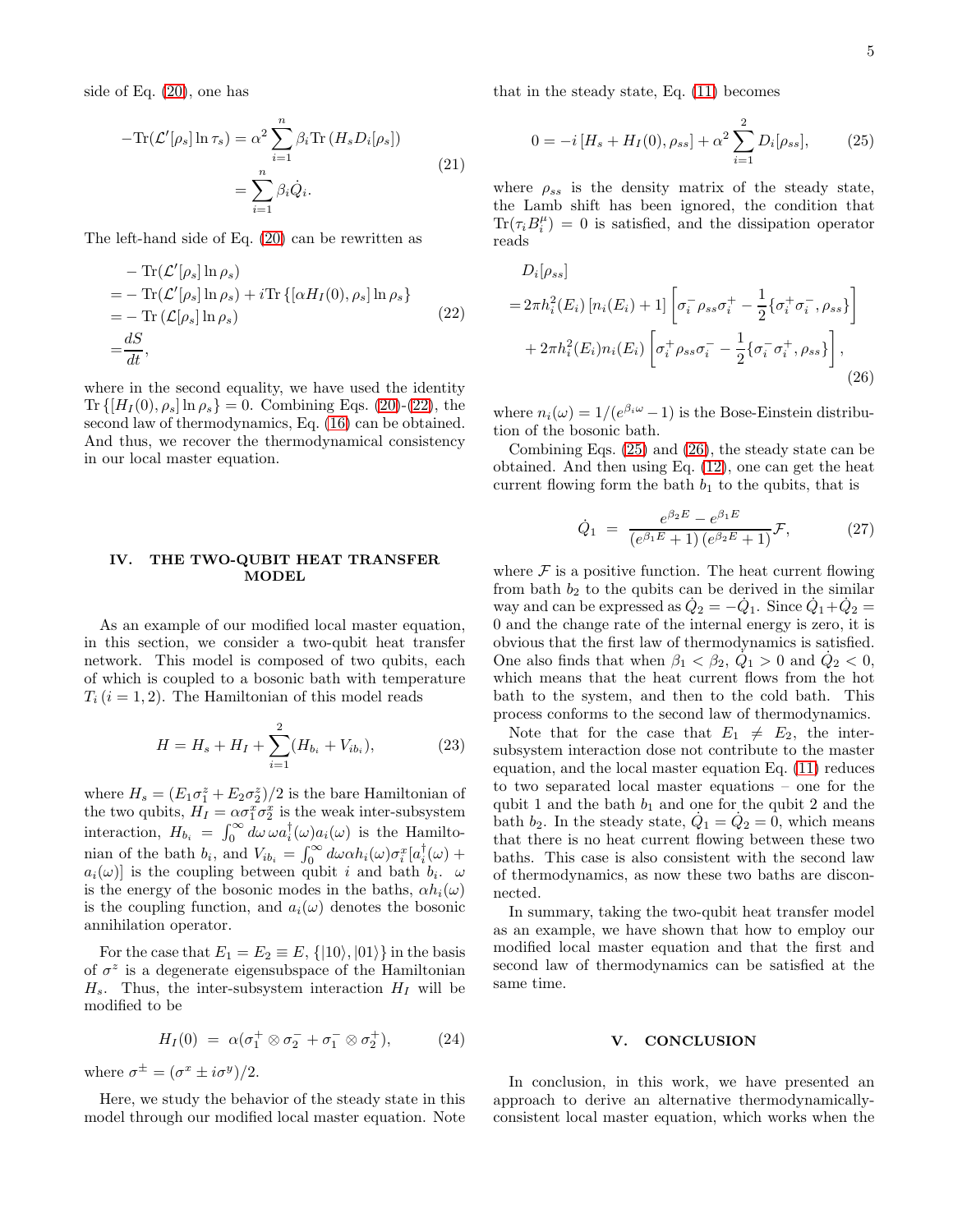spectrum condition and the time scale condition are satisfied (see Sec. [II\)](#page-0-3). Based on a concise and natural definition of the heat current, we generally prove that the modified local master equation fulfills the first and second law of thermodynamics at the same time. This good property suggests that our modified local master equation may be a more suitable method to deal with weak-interacting systems, especially when thermodynamic properties of

- <span id="page-5-0"></span>[1] Alex Kamenev. Field theory of non-equilibrium systems. Cambridge University Press, 2011.
- [2] Gernot Schaller. Open quantum systems far from equilibrium, volume 881. Springer, 2014.
- <span id="page-5-12"></span>[3] Heinz-Peter Breuer, Francesco Petruccione, et al. The theory of open quantum systems. Oxford University Press, 2002.
- <span id="page-5-1"></span>[4] Angel Rivas and Susana F Huelga. Open quantum systems, volume 10. Springer, 2012.
- <span id="page-5-2"></span>[5] Juan Restrepo, Cristiano Ciuti, and Ivan Favero. Singlepolariton optomechanics. Physical Review Letters, 112(1):013601, 2014.
- [6] Ronnie Kosloff and Amikam Levy. Quantum heat engines and refrigerators: Continuous devices. Annual Review of Physical Chemistry, 65:365–393, 2014.
- [7] Sai Vinjanampathy and Janet Anders. Quantum thermodynamics. Contemporary Physics, 57(4):545–579, 2016.
- [8] John Goold, Marcus Huber, Arnau Riera, Lídia Del Rio, and Paul Skrzypczyk. The role of quantum information in thermodynamics—a topical review. Journal of Physics A: Mathematical and Theoretical, 49(14):143001, 2016.
- [9] James Millen and André Xuereb. Perspective on quantum thermodynamics. New Journal of Physics, 18(1):011002, 2016.
- <span id="page-5-3"></span>[10] Ronnie Kosloff. A quantum mechanical open system as a model of a heat engine. The Journal of Chemical Physics, 80(4):1625–1631, 1984.
- <span id="page-5-4"></span>[11] Crispin Gardiner, Peter Zoller, and Peter Zoller. *Quan*tum noise: a handbook of Markovian and non-Markovian quantum stochastic methods with applications to quantum optics. Springer Science & Business Media, 2004.
- [12] Archak Purkayastha, Abhishek Dhar, and Manas Kulkarni. Out-of-equilibrium open quantum systems: A comparison of approximate quantum master equation approaches with exact results. Physical Review A, 93(6):062114, 2016.
- [13] E Brian Davies. Markovian master equations. Communications in mathematical Physics, 39(2):91–110, 1974.
- [14] Vittorio Gorini, Alberto Frigerio, Maurizio Verri, Andrzej Kossakowski, and ECG Sudarshan. Properties of quantum markovian master equations. Reports on Mathematical Physics, 13(2):149–173, 1978.
- <span id="page-5-5"></span>[15] Krzysztof Szczygielski, David Gelbwaser-Klimovsky, and Robert Alicki. Markovian master equation and thermodynamics of a two-level system in a strong laser field. Physical Review E, 87(1):012120, 2013.
- <span id="page-5-6"></span>[16] Vittorio Gorini, Andrzej Kossakowski, and Ennackal Chandy George Sudarshan. Completely positive dynamical semigroups of n-level systems. Journal of Mathematical Physics, 17(5):821–825, 1976.
- [17] Goran Lindblad. On the generators of quantum dy-

open quantum systems are considered.

### Acknowledgments

This work was supported by the NSF of China (Grants No. 11675119, No. 11575125, and No. 11105097).

namical semigroups. Communications in Mathematical Physics, 48(2):119–130, 1976.

- [18] Robert Alicki and Karl Lendi. *Quantum dynamical semi*groups and applications, volume 717. Springer, 2007.
- [19] Ulrich Weiss. Quantum dissipative systems. World Scientific, 2012.
- [20] Luigi Accardi and Yun Gang Lu. The first 40 years of gksl generators and some proposal for the future. Open Systems & Information Dynamics, 24(03):1740002, 2017.
- [21] RS Ingarden and A Kossakowski. On the connection of nonequilibrium information thermodynamics with nonhamiltonian quantum mechanics of open systems. Annals of Physics, 89(2):451–485, 1975.
- <span id="page-5-7"></span>[22] Frederik Nathan and Mark S Rudner. Universal lindblad equation for open quantum systems. Physical Review B, 102(11):115109, 2020.
- <span id="page-5-8"></span>[23] Patrick P Hofer, Martí Perarnau-Llobet, L David M Miranda, Géraldine Haack, Ralph Silva, Jonatan Bohr Brask, and Nicolas Brunner. Markovian master equations for quantum thermal machines: local versus global approach. New Journal of Physics, 19(12):123037, 2017.
- [24] J Onam González, Luis A Correa, Giorgio Nocerino, José P Palao, Daniel Alonso, and Gerardo Adesso. Testing the validity of the 'local'and 'global'gkls master equations on an exactly solvable model. Open Systems  $\mathcal{B}$  Information Dynamics, 24(04):1740010, 2017.
- [25] Angel Rivas, A Douglas K Plato, Susana F Huelga, and Martin B Plenio. Markovian master equations: a critical study. New Journal of Physics, 12(11):113032, 2010.
- [26] Hannu Wichterich, Markus J Henrich, Heinz-Peter Breuer, Jochen Gemmer, and Mathias Michel. Modeling heat transport through completely positive maps. Physical Review E, 76(3):031115, 2007.
- <span id="page-5-9"></span>[27] Tameem Albash, Sergio Boixo, Daniel A Lidar, and Paolo Zanardi. Quantum adiabatic markovian master equations. New Journal of Physics, 14(12):123016, 2012.
- [28] GL Deçordi and A Vidiella-Barranco. Two coupled qubits interacting with a thermal bath: A comparative study of different models. Optics Communications, 387:366–376, 2017.
- [29] Marco Cattaneo, Gian Luca Giorgi, Sabrina Maniscalco, and Roberta Zambrini. Local versus global master equation with common and separate baths: superiority of the global approach in partial secular approximation. New Journal of Physics, 21(11):113045, 2019.
- <span id="page-5-10"></span>[30] Stefano Scali, Janet Anders, and Luis A Correa. Local master equations bypass the secular approximation. Quantum, 5:451, 2021.
- <span id="page-5-11"></span>[31] Amikam Levy and Ronnie Kosloff. The local approach to quantum transport may violate the second law of thermodynamics. EPL (Europhysics Letters), 107(2):20004,